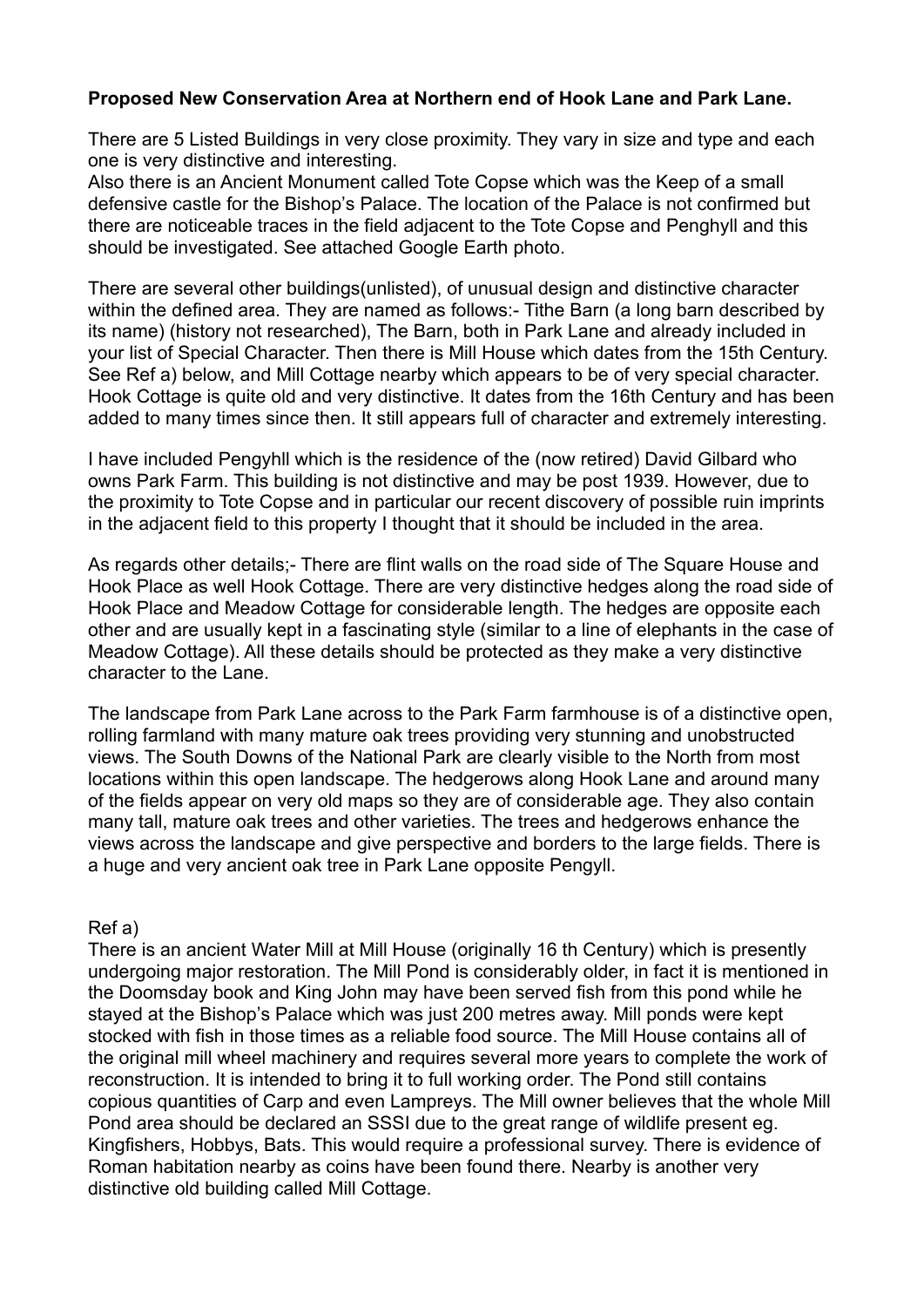

## **Proposed Conservation Area <b>Aldingbourne CP**



**Date Created: 22-1-2015** | Map Centre (Easting/Northing): 492525 / 105031 | Scale: 1:5081 | © Crown copyright and database right. All rights reserved (100030835) 2015